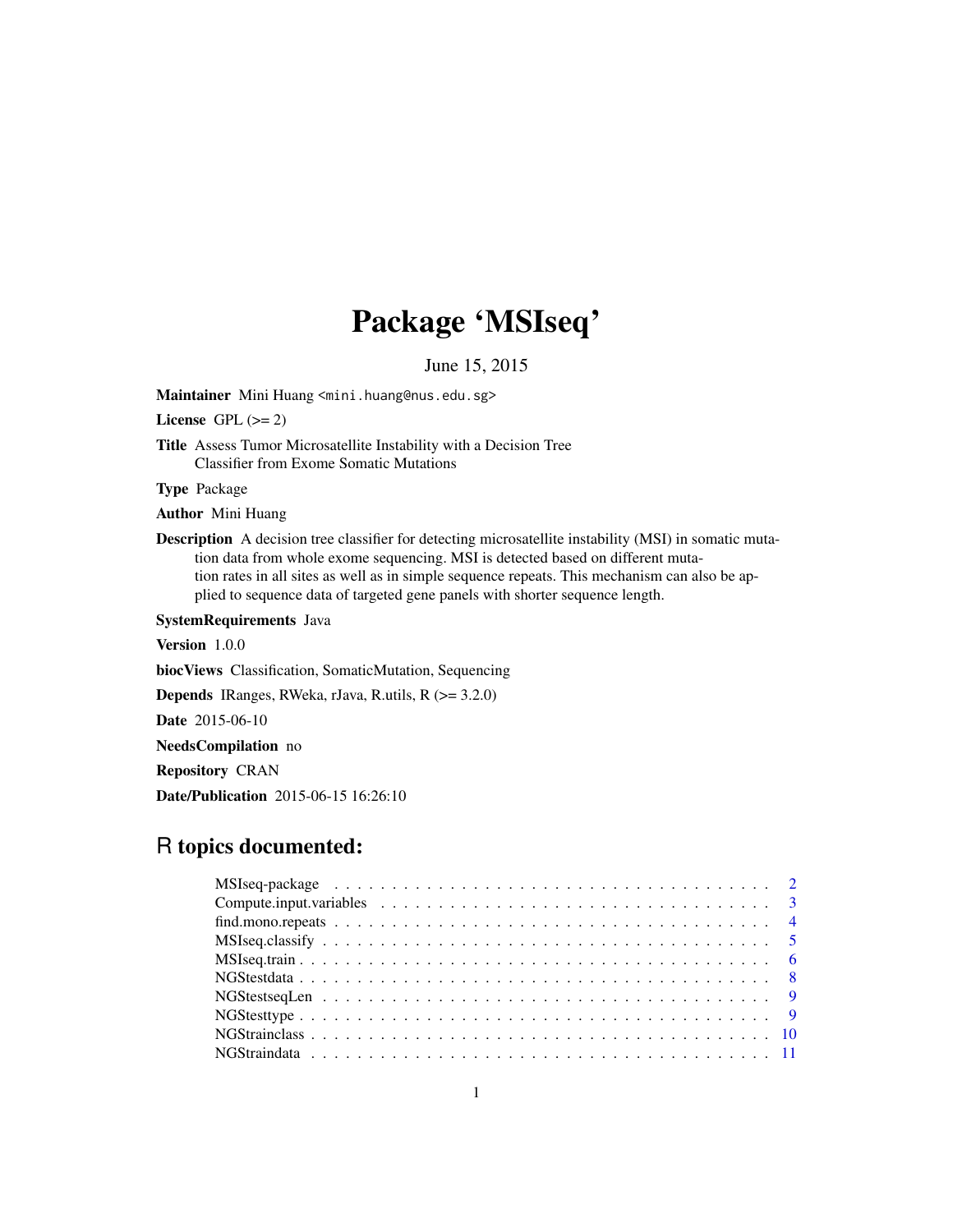## <span id="page-1-0"></span>2 MSIseq-package

| Index |  |  |  |  |  |  |  |  |  |  |  |  |  |  |  |
|-------|--|--|--|--|--|--|--|--|--|--|--|--|--|--|--|
|       |  |  |  |  |  |  |  |  |  |  |  |  |  |  |  |
|       |  |  |  |  |  |  |  |  |  |  |  |  |  |  |  |

| MSIseg-package | Assess Tumor Microsatellite Instability with a Decision Tree Classifier |
|----------------|-------------------------------------------------------------------------|
|                | from Tumor Exome Somatic Mutations                                      |

## Description

A decision tree classifier for detecting microsatellite instability (MSI) in somatic mutation data from whole exome sequencing. MSI is detected based on different mutation rates in all sites as well as in simple sequence repeats. This mechanism can also be applied to sequence data of targeted gene panels with shorter sequence length.

## Details

| Package: | <b>MSIseq</b>                         |
|----------|---------------------------------------|
| Type:    | Package                               |
| Depends: | RWeka, rJava, R.utils, R $(>= 3.2.0)$ |
| Imports: | RWeka, rJava, R.utils                 |
| Version: | 1.0.0                                 |
| Date:    | 2014-06-10                            |

This package contains two main functions:

MSIseq.train() is used to generate a detector for MSI status from mutation information. MSIseq.classify() uses a detector to classify the MSI status of new tumors from mutation catalogs.

## Author(s)

Mini Huang

Maintainer: Mini Huang <mini.huang@nus.edu.sg>

## See Also

[MSIseq.train](#page-5-1), [MSIseq.classify](#page-4-1)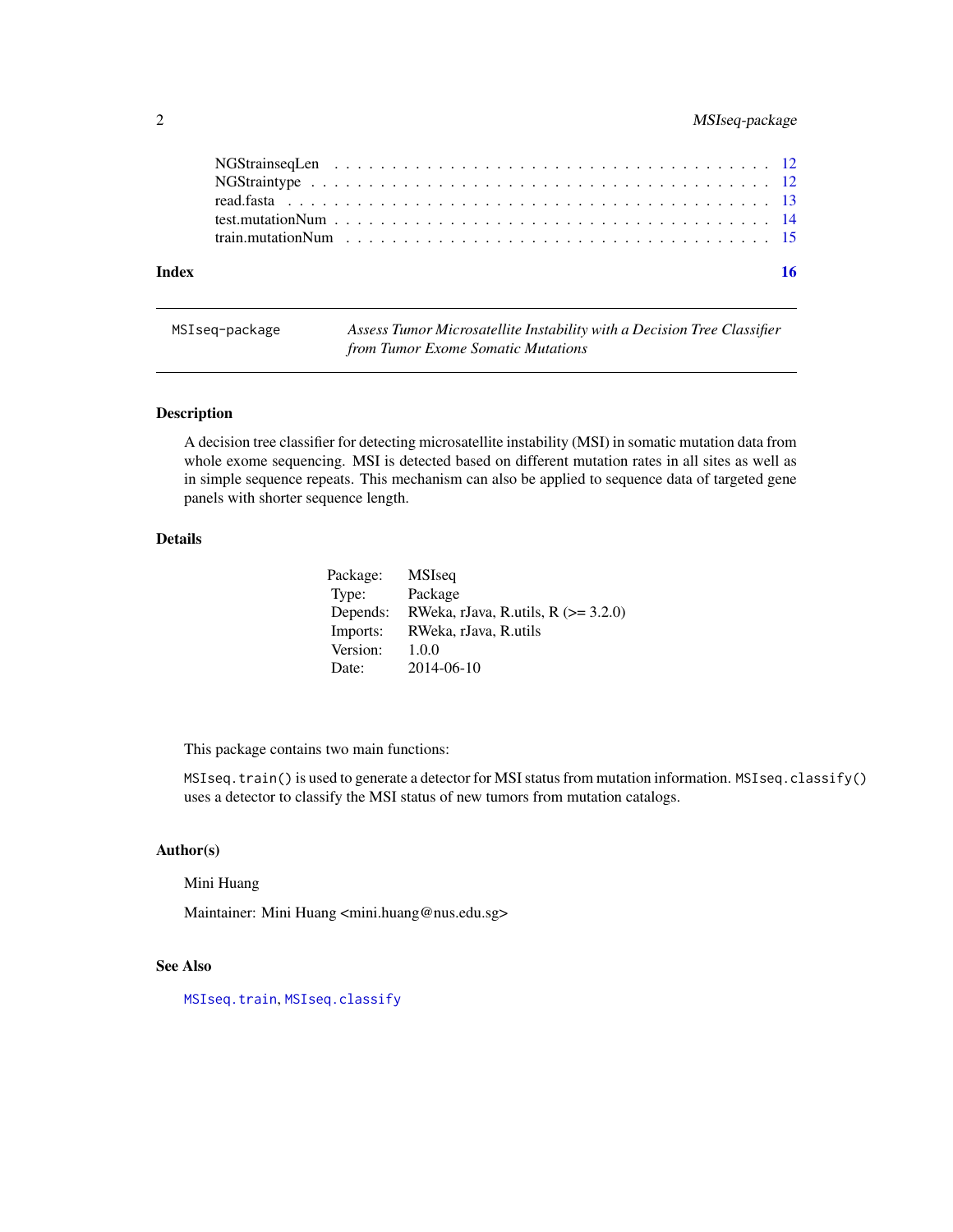<span id="page-2-1"></span><span id="page-2-0"></span>Compute.input.variables

*Compute Mutation Counts from Tumor Exome Somatic Mutations*

#### Description

This function returns a data frame of mutation counts from the mutation information in the data argument.

## Usage

```
Compute.input.variables(data, repeats, uniform.seq.len=38, seq.len = NULL)
```
## Arguments

| data            | A data frame in the NGS "mutation annotation file" format. See NGStestdata<br>for details.                                                                                                      |
|-----------------|-------------------------------------------------------------------------------------------------------------------------------------------------------------------------------------------------|
| repeats         | A data frame indicating the genome coordinates of simple sequence repeats.                                                                                                                      |
| uniform.seq.len |                                                                                                                                                                                                 |
|                 | The length of the capture sequence. This argument should be used when the<br>capture sequences for all the samples have the same length. This argument will<br>be ignored when seq is supplied. |
| seg.len         | A data frame with two columns: Tumor_Sample_Barcode and the correspond-<br>ing Sequence_Length (Mb). This should be provided if the capture sequences<br>for the tumors have different lengths. |

## Details

This function computes 9 variables (listed below) from data. Mutations are one of two types: single nucleotide substitutions (SNSs) and short insertions/deletions (indels).

- T.sns: total count of SNSs/Mb
- S.sns: count of SNSs in simple sequence repeats/Mb
- T.ind: total count of indels/Mb
- S.ind: count of indels in simple sequence repeats/Mb
- T: total mutation count/Mb
- S: mutation count in simple sequence repeats/Mb
- ratio.sns: S.sns/T.sns
- ratio.ind: S.ind/T.ind
- ratio: S/T

## Value

A data frame with 9 columns that are the 9 variables listed above.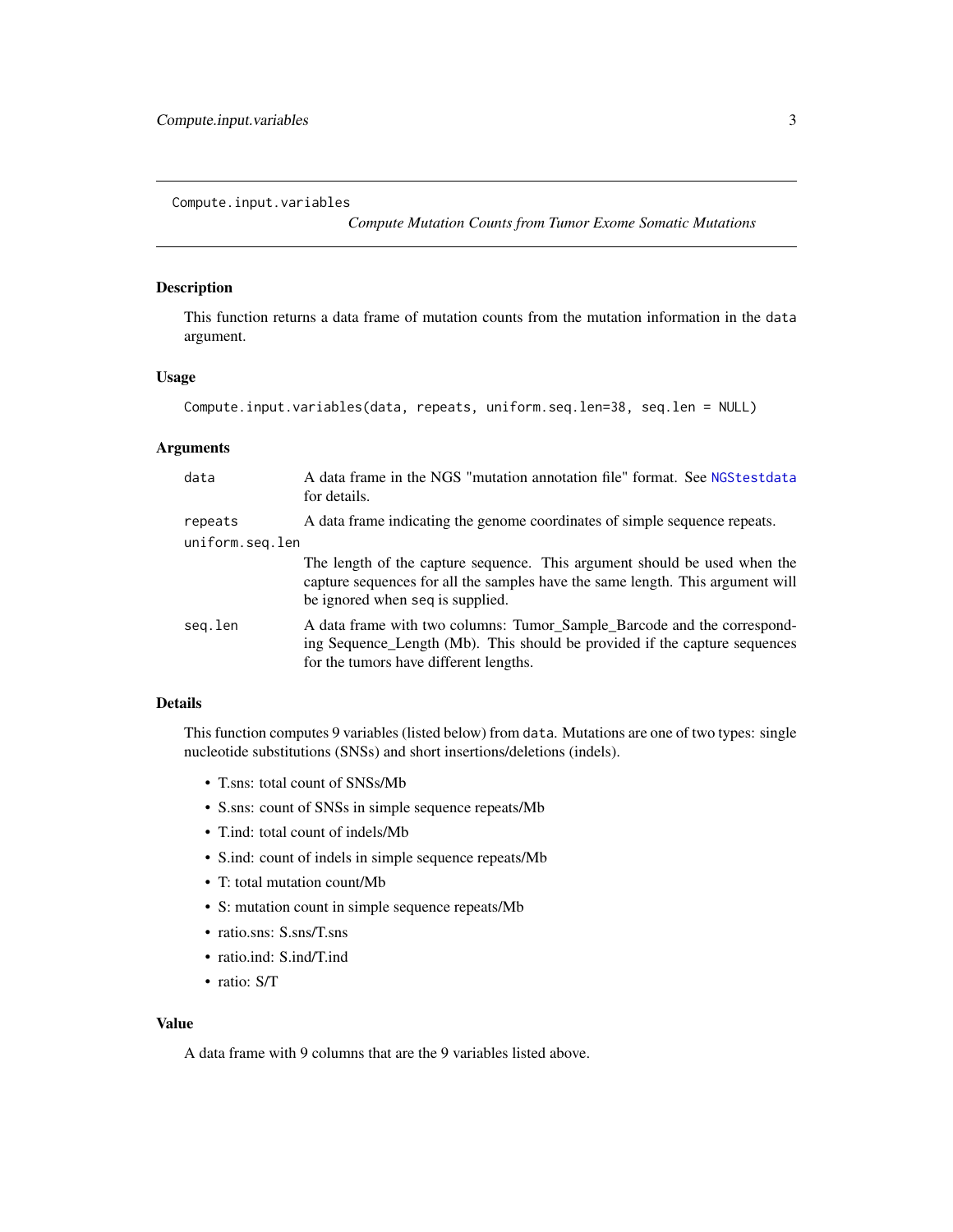#### <span id="page-3-0"></span>Author(s)

Mini Huang

## See Also

[MSIseq.train](#page-5-1), [MSIseq.classify](#page-4-1),

## Examples

```
## Not run:
## load sample data: NGStestdata, NGStestseqLen
data(NGStestdata)
data(NGStestseqLen)
## download the Hg19repeats annotation file and load it
url <-
"http://steverozen.net/data/Hg19repeats.rda"
file <- basename(url)
download.file(url, file)
load("Hg19repeats.rda")
## get mutation counts for test data
test.mutationNum<-Compute.input.variables(NGStestdata,
repeats=Hg19repeats, seq.len = NGStestseqLen)
## End(Not run)
```
<span id="page-3-1"></span>find.mono.repeats *Find Mono-nucleotide Repeats*

#### Description

This function reads in a file with multiple fasta records and find the mononucleotide repeats in the text.

#### Usage

```
find.mono.repeats(text, min.len = 5)
```
#### Arguments

| text    | The return object from function read. fasta.                               |
|---------|----------------------------------------------------------------------------|
| min.len | The minimum length of the mononucleotide repeats searched by the function. |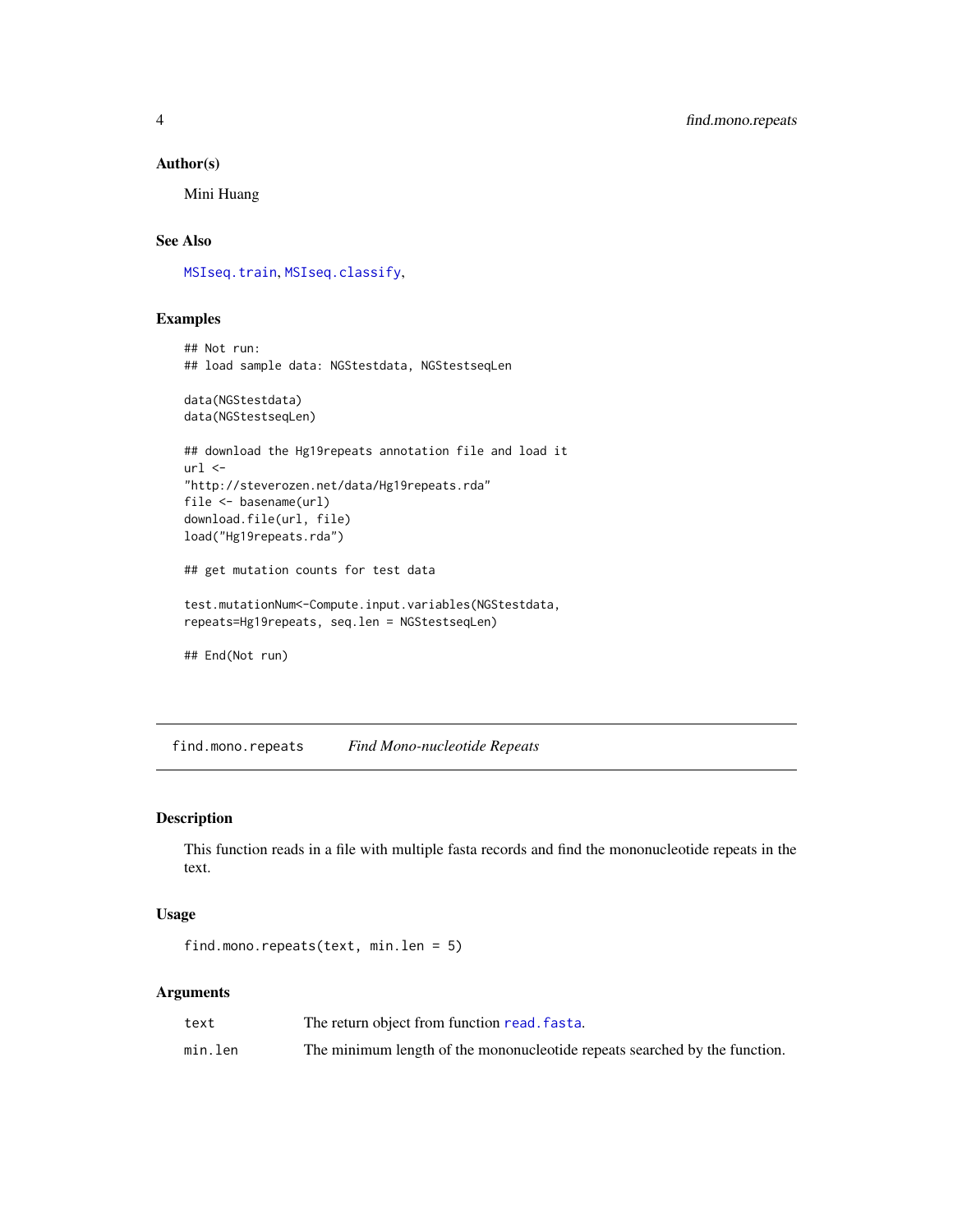## <span id="page-4-0"></span>MSIseq.classify 5

## Details

This function find the mononucleotide repeats in the text and return a data frame with the following columns.

- chr: a character vector that indicates the chromosome identifier with the "chr" prefix: "chr1", "chr2", ..., "chr22", "chrX", "chrY"
- start: a numeric vector that indicates the start position in the chromosome
- stop: a numeric vector that indicates the end position in the chromosome

## Value

A data frame with 3 columns that are the 3 variables listed above.

#### Author(s)

Mini Huang

## See Also

[read.fasta](#page-12-1)

<span id="page-4-1"></span>MSIseq.classify *Classify Microsatellite Instability with MSIseq Classifier*

#### Description

This function gives a classification result for MSI status based on classifier with the mutation information in the mutationNum argument.

#### Usage

```
MSIseq.classify(mutationNum, classifier = NGSclassifier, cancerType = NULL)
```
#### Arguments

| mutationNum | A data frame output from Compute.input.variables, which containing 9 vari-<br>ables: T.sns, S.sns, T.ind, S.ind, T. S. Ratio.sns, Ratio.ind, Ratio.                                                                                                          |
|-------------|--------------------------------------------------------------------------------------------------------------------------------------------------------------------------------------------------------------------------------------------------------------|
| classifier  | A RWeka J48 model returned from the function MSIseq. train. Notice that<br>if this argument is missing, the function will use a default build-in classifier,<br>NGSclassifier.                                                                               |
| cancerType  | A data frame with two columns: Tumor_Sample_Barcode (tumor ID) and the<br>corresponding cancer_type. Check NGStraintype for detail. If the classifier<br>used in this function is trained with cancer Type argument, cancer Type should<br>be provided here. |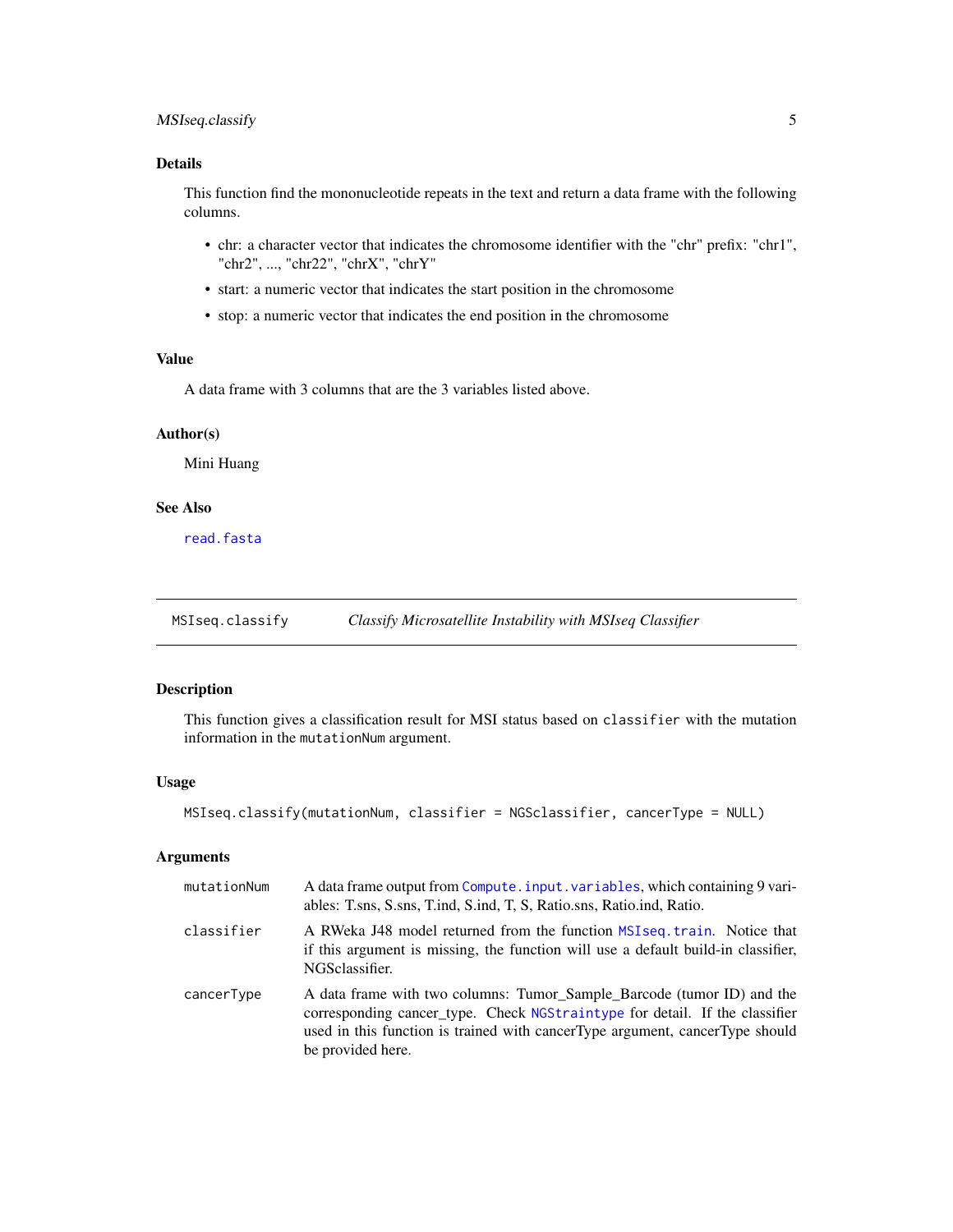## <span id="page-5-0"></span>Details

This function gives a classification of MSI status for the samples with their mutationNum information. The classification is made with the decision tree model in classifier. It also flags the samples with likely POLE deficiency based on the criteria of high T.sns (> 60/Mb) and low S.ind  $(< 0.18/Mb).$ 

### Value

A data frame with three columns: Tumor\_Sample\_Barcode, the corresponding classified MSI\_status, and a third column indicating whether the sample is likely POLE deficient.

#### Author(s)

Mini Huang

## References

Kurt Hornik, Christian Buchta, Achim Zeileis (2009) Open-Source Machine Learning: R Meets Weka. Computational Statistics, 24(2), 225-232.

## See Also

[MSIseq.train](#page-5-1), [Compute.input.variables](#page-2-1)

#### Examples

## load sample data: test.mutationNum

```
data(test.mutationNum)
data(NGStestseqLen)
```
## classify on test data with NGSclassifier (the default classifier)

```
result <- MSIseq.classify(mutationNum = test.mutationNum)
```
<span id="page-5-1"></span>

| MSIseg.train | Build Microsatellite Instability Classification Model with Training |  |  |  |
|--------------|---------------------------------------------------------------------|--|--|--|
|              | Dataset                                                             |  |  |  |

## Description

This function generate a detector for MSI status based on the mutation information in the mutationNum parameter.

#### Usage

```
MSIseq.train(mutationNum, classification, cancerType = NULL)
```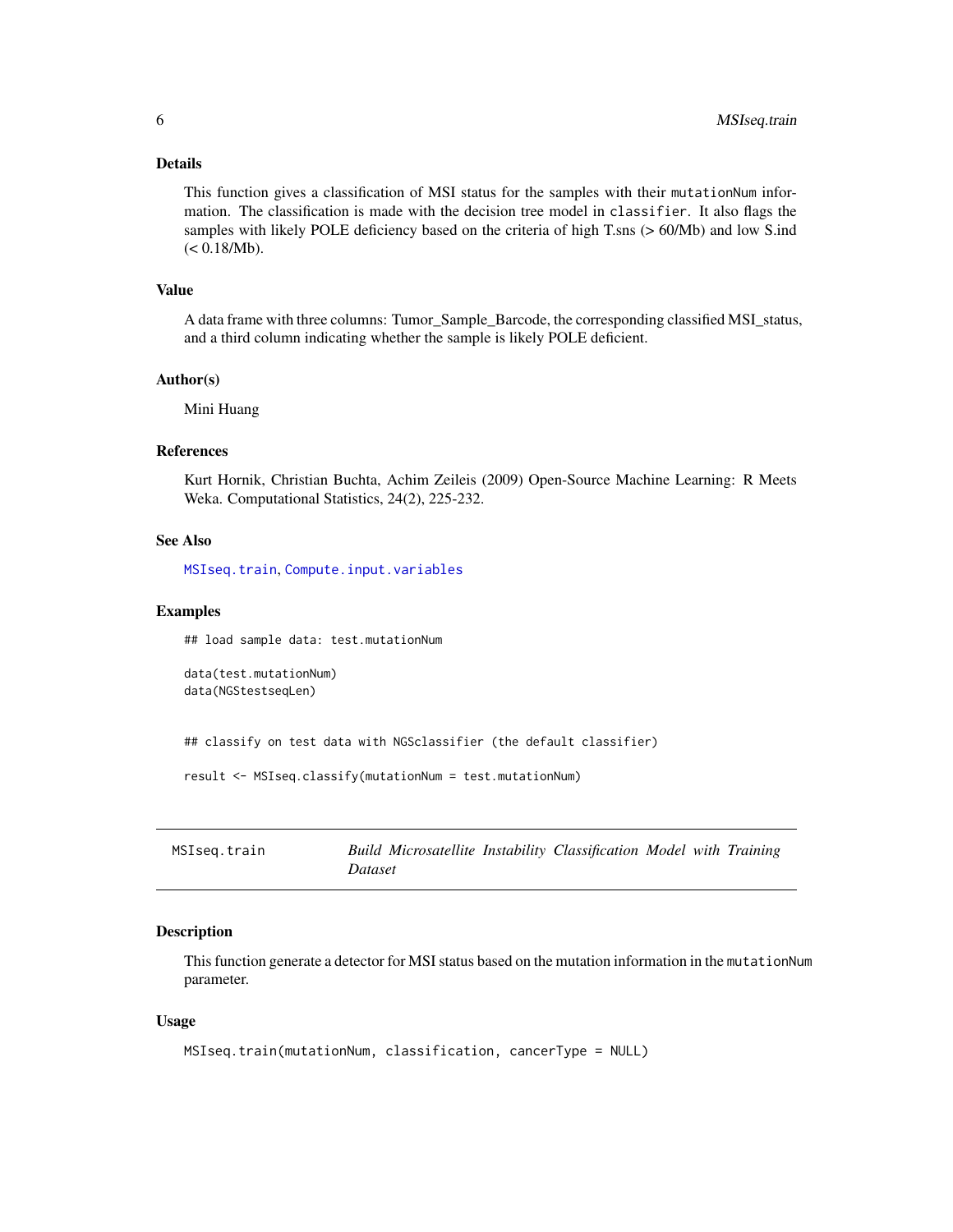## <span id="page-6-0"></span>MSIseq.train 7

#### **Arguments**

| mutationNum | A data frame output from Compute. input. variables, which containing 9 vari-<br>ables: T.sns, S.sns, T.ind, S.ind, T. S. Ratio.sns, Ratio.ind, Ratio. |
|-------------|-------------------------------------------------------------------------------------------------------------------------------------------------------|
|             | classification A data frame with two columns: Tumor_Sample_Barcode (tumor ID) and the<br>corresponding MSI status. Check NGStrainclass for detail.    |
| cancerType  | A data frame with two columns: Tumor_Sample_Barcode (tumor ID) and the<br>corresponding cancer_type. Check NGStraintype for detail.                   |

#### Details

This function builds and evaluates a decision tree model from mutationNum.

### Value

A Weka\_classifier object: a decision tree model built with the 'RWeka' function J48()

## Author(s)

Mini Huang

#### References

Kurt Hornik, Christian Buchta, Achim Zeileis (2009) Open-Source Machine Learning: R Meets Weka. Computational Statistics, 24(2), 225-232.

### See Also

[MSIseq.classify](#page-4-1), [Compute.input.variables](#page-2-1)

#### Examples

```
## load sample data (train.mutationNum, NGStraintype,
## NGStrainclass)
```

```
data(train.mutationNum)
data(NGStrainclass)
data(NGStraintype)
```

```
## create NGSclassifier with traindata
## note that this is a built-in classifier, which can be directly used
## if you do not have your own training data to create a classifier
```

```
NGSclassifier<-MSIseq.train(mutationNum = train.mutationNum,
 classification=NGStrainclass, cancerType=NGStraintype)
```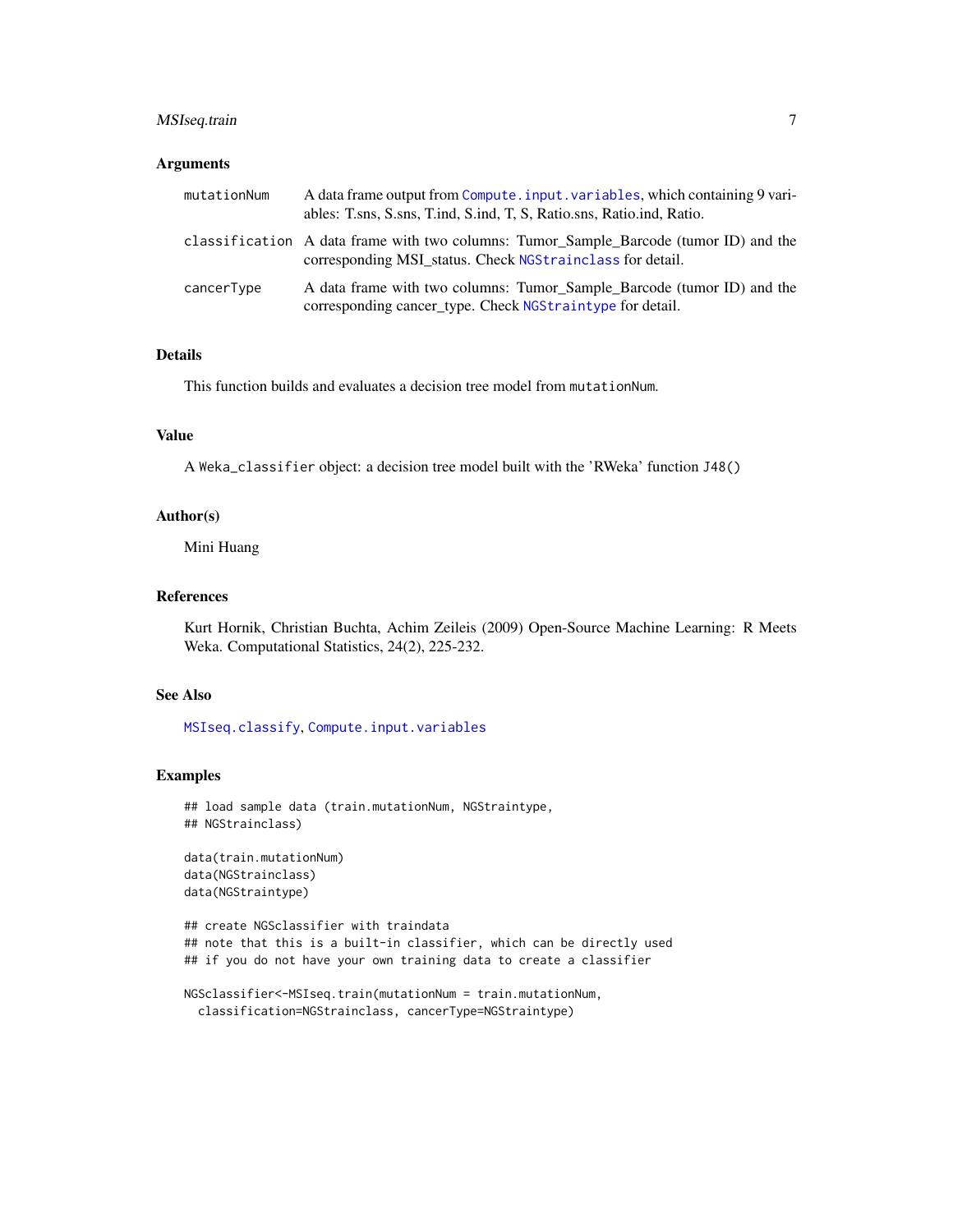<span id="page-7-1"></span><span id="page-7-0"></span>

This is a data frame based on the TCGA "mutation annotation file" format.

#### Usage

data(NGStestdata)

#### Format

A data frame with 72,111 observations on the following 5 variables:

- Chrom a character vector that indicates the chromosome identifier without the "chr" prefix: "1", "2", ..., "22", "X", "Y"
- Start\_Position a numeric vector

End\_Position a numeric vector

- Variant\_Type a character vector that indicates the type of variant; legal values are "SNP", "INS" and "DEL". Other values will cause the [Compute.input.variables](#page-2-1) to generate an error
- Tumor\_Sample\_Barcode the sample ID as a character vector

Any other columns are ignored.

### Details

This is sample input data for the [Compute.input.variables](#page-2-1) function.

#### Source

<https://tcga-data.nci.nih.gov/tcga/>

#### References

Mutation Annotation File Format <https://wiki.nci.nih.gov/display/TCGA/File+Format+Specifications>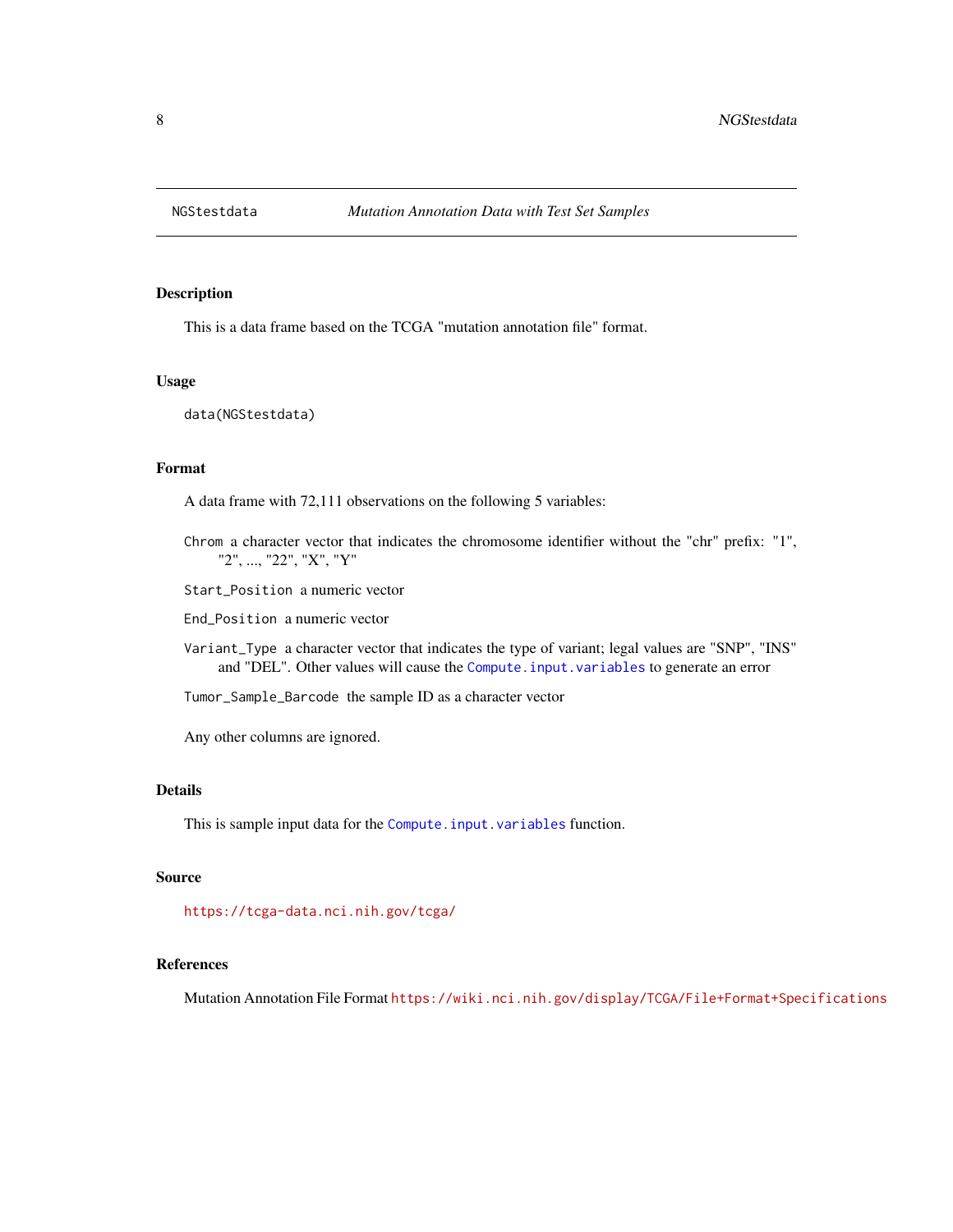<span id="page-8-0"></span>

This is a data frame containing the capture sequence lengths for each sample in [NGStestdata](#page-7-1).

#### Usage

```
data(NGStestseqLen)
```
#### Format

A data frame with 186 observations on the following 2 variables:

Tumor\_Sample\_Barcode the sample ID as a character vector

Sequence\_Length a numeric vector indicating capture sequence length for each sample; the length unit is Mb.

## Details

This is the sample data for the [Compute.input.variables](#page-2-1) function input.

#### Source

<https://tcga-data.nci.nih.gov/tcga/>

NGStesttype *Cancer Types for the TCGA Test Set Samples*

#### Description

This is a data frame containing the cancer types for each sample in [test.mutationNum](#page-13-1).

#### Usage

data(NGStesttype)

### Format

A data frame with 426 observations on the following 2 variables:

Tumor\_Sample\_Barcode the sample ID as a character vector

cancer\_type a factor indicating cancer types for each sample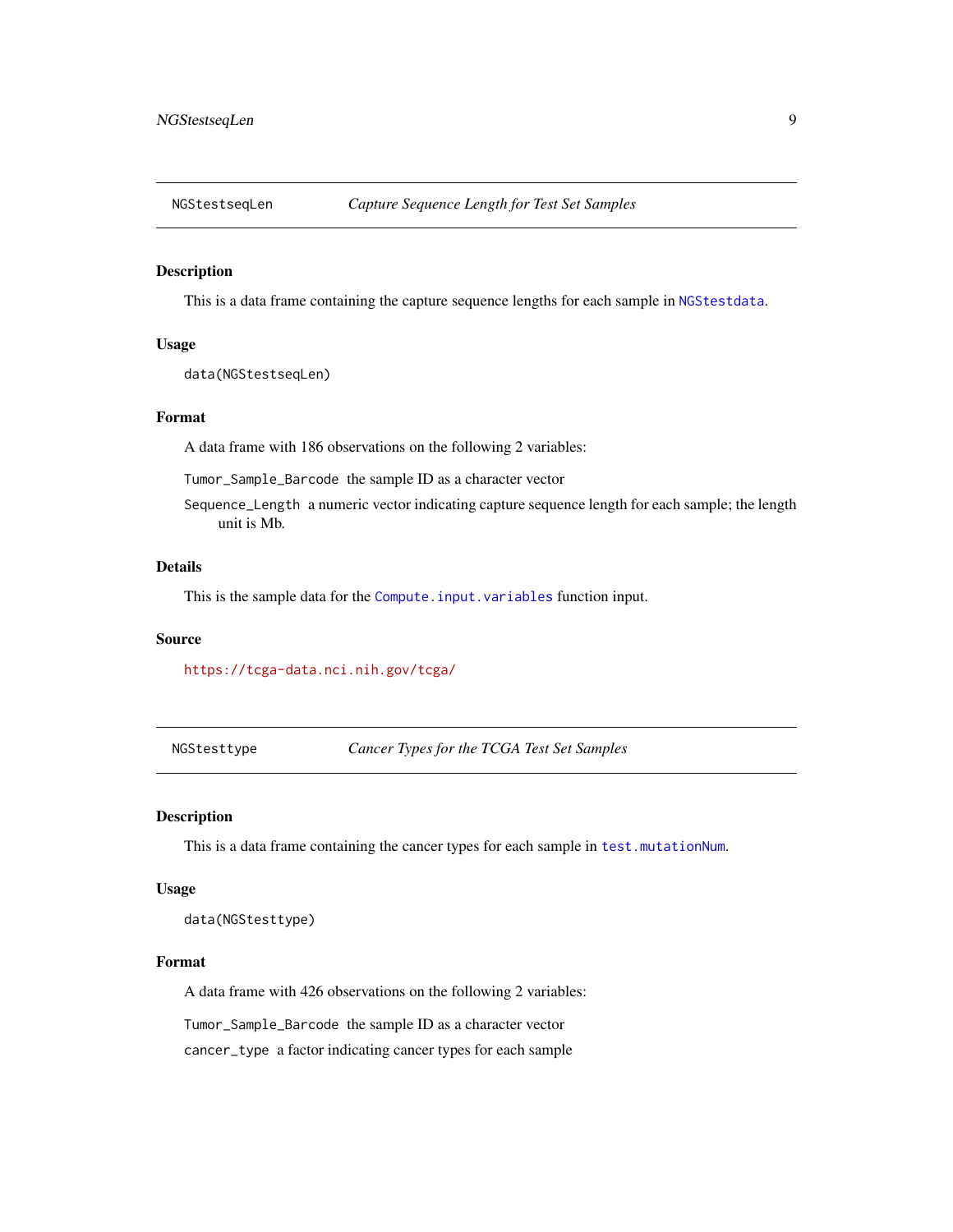## <span id="page-9-0"></span>Details

This is the sample data for [MSIseq.classify](#page-4-1) function input.

### Source

<https://tcga-data.nci.nih.gov/tcga/>

<span id="page-9-1"></span>NGStrainclass *MSI Status Classification for the TCGA Training Set Samples*

## Description

This is a data frame containing the MSI status for each sample in [train.mutationNum](#page-14-1).

#### Usage

```
data(NGStrainclass)
```
#### Format

A data frame with 426 observations on the following 2 variables:

Tumor\_Sample\_Barcode the sample ID as a character vector

MSI\_status a factor indicating MSI status for each sample, containing two levels: "MSI-H" and "Non-MSI-H". Other values will cause [MSIseq.train](#page-5-1) to generate an error.

## Details

This is the sample data for [MSIseq.train](#page-5-1) function input.

#### Source

<https://tcga-data.nci.nih.gov/tcga/>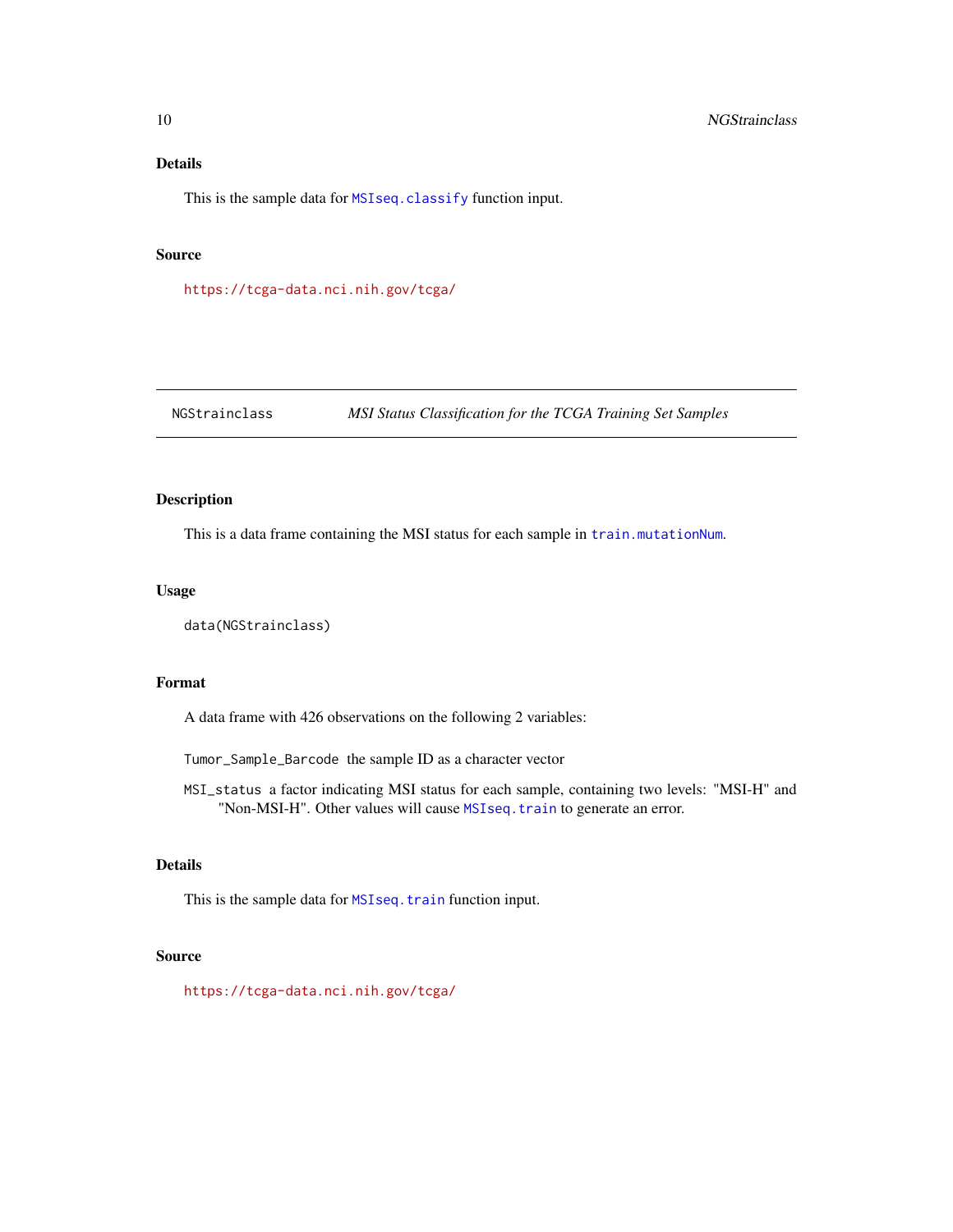<span id="page-10-1"></span><span id="page-10-0"></span>

This variable has the same format as [NGStestdata](#page-7-1).

#### Usage

data(NGStraindata)

#### Format

A data frame with 152,842 observations on the following 5 variables:

Chrom a character vector that indicates the chromosome identifier without the "chr" prefix: "1", "2", ..., "22", "X", "Y"

Start\_Position a numeric vector

End\_Position a numeric vector

Variant\_Type a character vector that indicates the type of variant; legal values are "SNP", "INS" and "DEL". Other values will cause the [Compute.input.variables](#page-2-1) to generate an error

Tumor\_Sample\_Barcode the sample ID as a character vector

## Details

This is sample input data for the [Compute.input.variables](#page-2-1) function.

## Source

<https://tcga-data.nci.nih.gov/tcga/>

## References

Mutation Annotation File Format <https://wiki.nci.nih.gov/display/TCGA/File+Format+Specifications>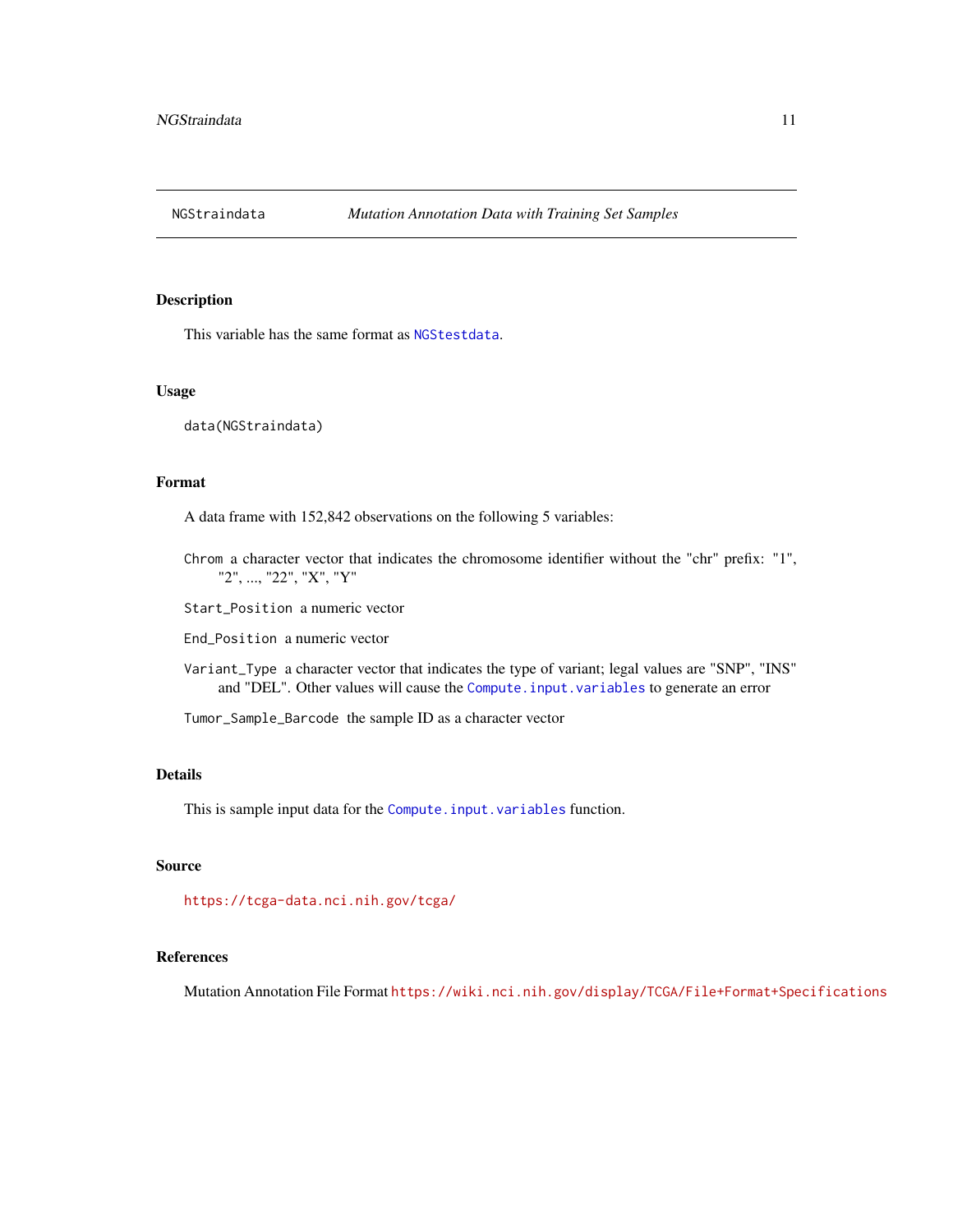<span id="page-11-0"></span>

This is a data frame containing the capture sequence lengths for each sample in [NGStraindata](#page-10-1).

#### Usage

data(NGStrainseqLen)

#### Format

A data frame with 426 observations on the following 2 variables:

Tumor\_Sample\_Barcode the sample ID as a character vector

Sequence\_Length a numeric vector indicating capture sequence length for each sample; the length unit is Mb.

## Details

This is the sample data for the [Compute.input.variables](#page-2-1) function input.

#### Source

<https://tcga-data.nci.nih.gov/tcga/>

<span id="page-11-1"></span>NGStraintype *Cancer Types for the TCGA Training Set Samples*

#### Description

This is a data frame containing the cancer types for each sample in [train.mutationNum](#page-14-1).

#### Usage

data(NGStraintype)

### Format

A data frame with 426 observations on the following 2 variables:

Tumor\_Sample\_Barcode the sample ID as a character vector

cancer\_type a factor indicating cancer types for each sample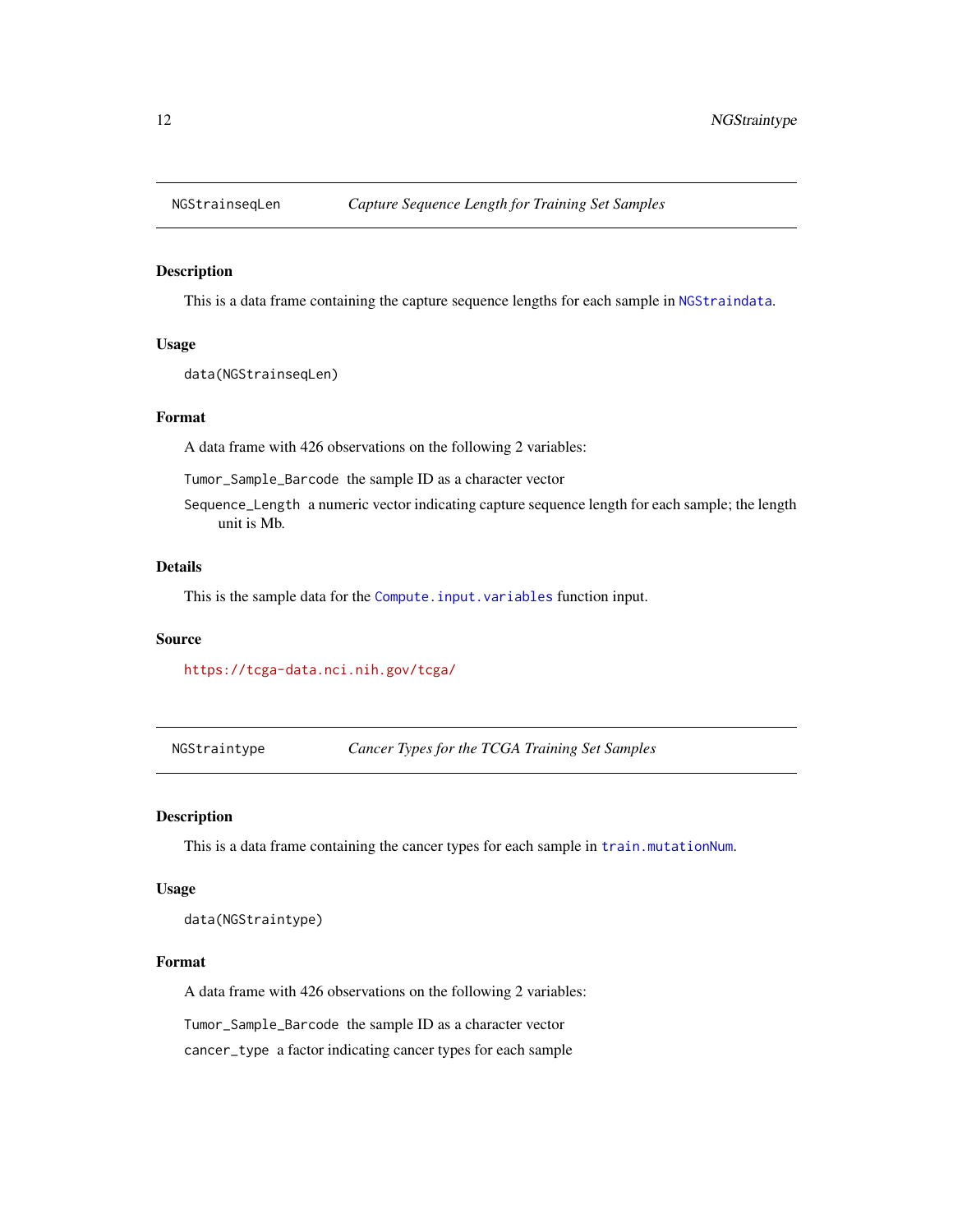#### <span id="page-12-0"></span>read.fasta 13

## Details

This is the sample data for [MSIseq.train](#page-5-1) function input.

### Source

<https://tcga-data.nci.nih.gov/tcga/>

<span id="page-12-1"></span>read.fasta *Read Fasta File*

## Description

This function reads in a file with multiple fasta records and return a list.

## Usage

```
read.fasta(file.name)
```
## Arguments

file.name The path to a fasta file with multiple fasta records.

## Details

This function reads in a file with multiple fasta records and return a list of each chromosome and their sequence context.

## Value

A list of each chromosome and their sequence context.

## Author(s)

Mini Huang

## See Also

[find.mono.repeats](#page-3-1)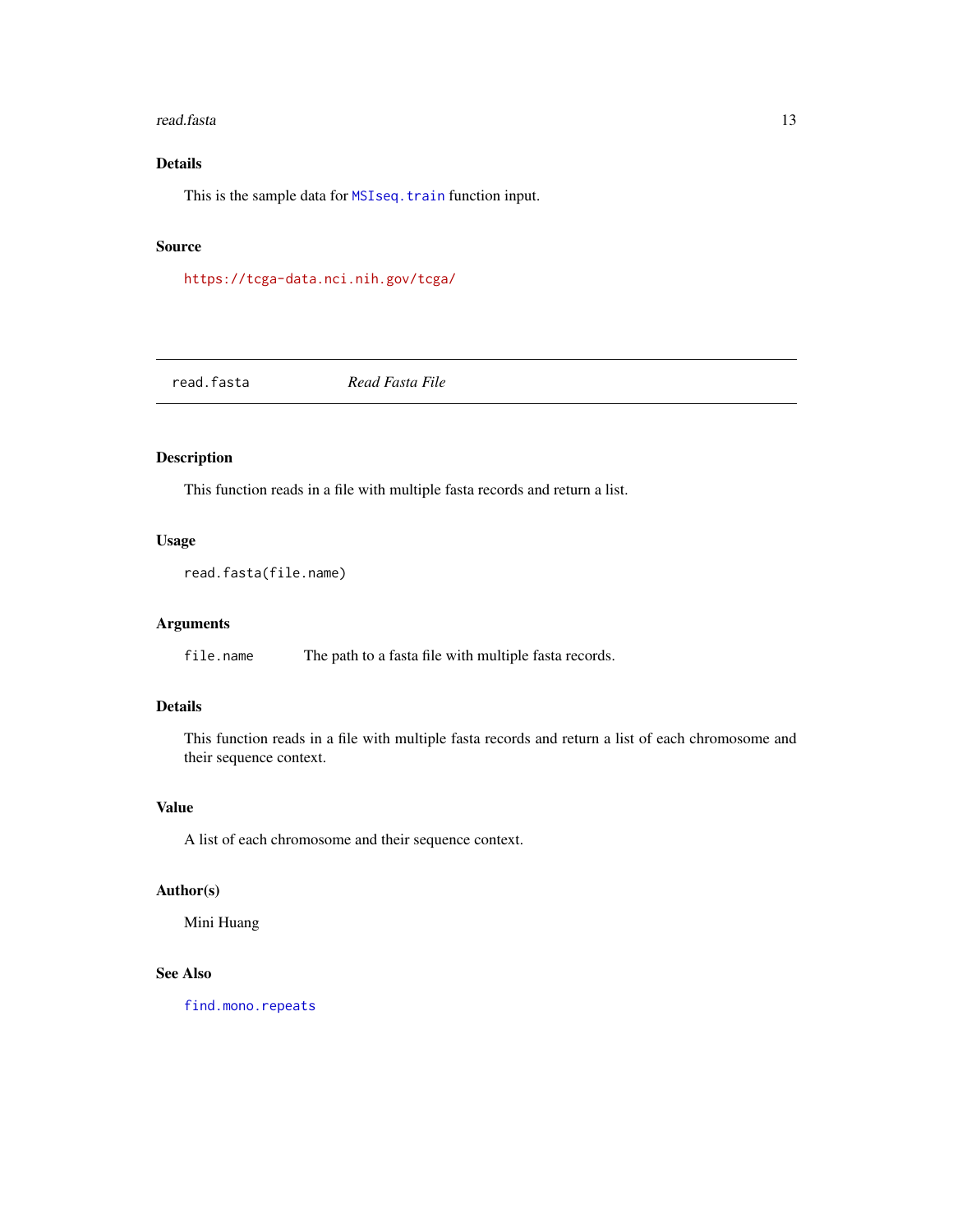<span id="page-13-1"></span><span id="page-13-0"></span>

This is a data frame containing the counts of 9 mutation types for each sample in [NGStestdata](#page-7-1). It was generated from [Compute.input.variables](#page-2-1)

#### Usage

data(test.mutationNum)

## Format

A data frame with 165 observations on the following 9 variables:

T.sns total count of SNSs/Mb

S.sns count of SNSs in simple sequence repeats/Mb

T.ind total count of indels/Mb

S.ind count of indels in simple sequence repeats/Mb

T total mutation count/Mb

S mutation count in simple sequence repeats/Mb

ratio.sns S.sns/T.sns

ratio.ind S.ind/T.ind

ratio S/T

## Details

This is the sample data for [MSIseq.classify](#page-4-1) function input.

## Source

<https://tcga-data.nci.nih.gov/tcga/>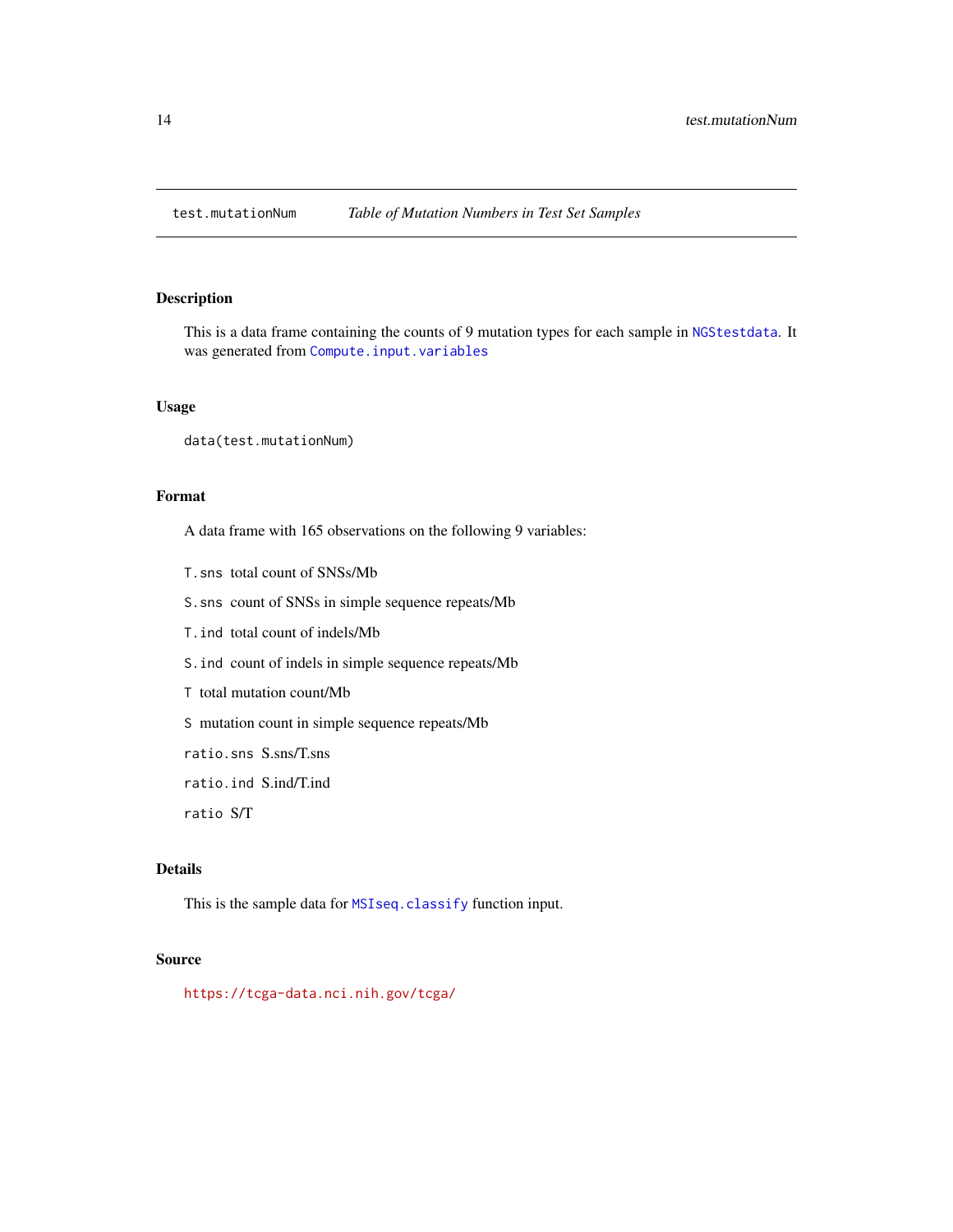<span id="page-14-1"></span><span id="page-14-0"></span>train.mutationNum *Table of Mutation Numbers in Train Set Samples*

## Description

This is a data frame containing the counts of 9 mutation types for each sample in [NGStraindata](#page-10-1). It was generated from [Compute.input.variables](#page-2-1)

#### Usage

```
data(train.mutationNum)
```
## Format

A data frame with 361 observations on the following 9 variables:

- T.sns total count of SNSs/Mb
- S.sns count of SNSs in simple sequence repeats/Mb
- T.ind total count of indels/Mb
- S.ind count of indels in simple sequence repeats/Mb
- T total mutation count/Mb
- S mutation count in simple sequence repeats/Mb
- ratio.sns S.sns/T.sns
- ratio.ind S.ind/T.ind
- ratio S/T

## Details

This is the sample data for [MSIseq.train](#page-5-1) function input.

## Source

<https://tcga-data.nci.nih.gov/tcga/>